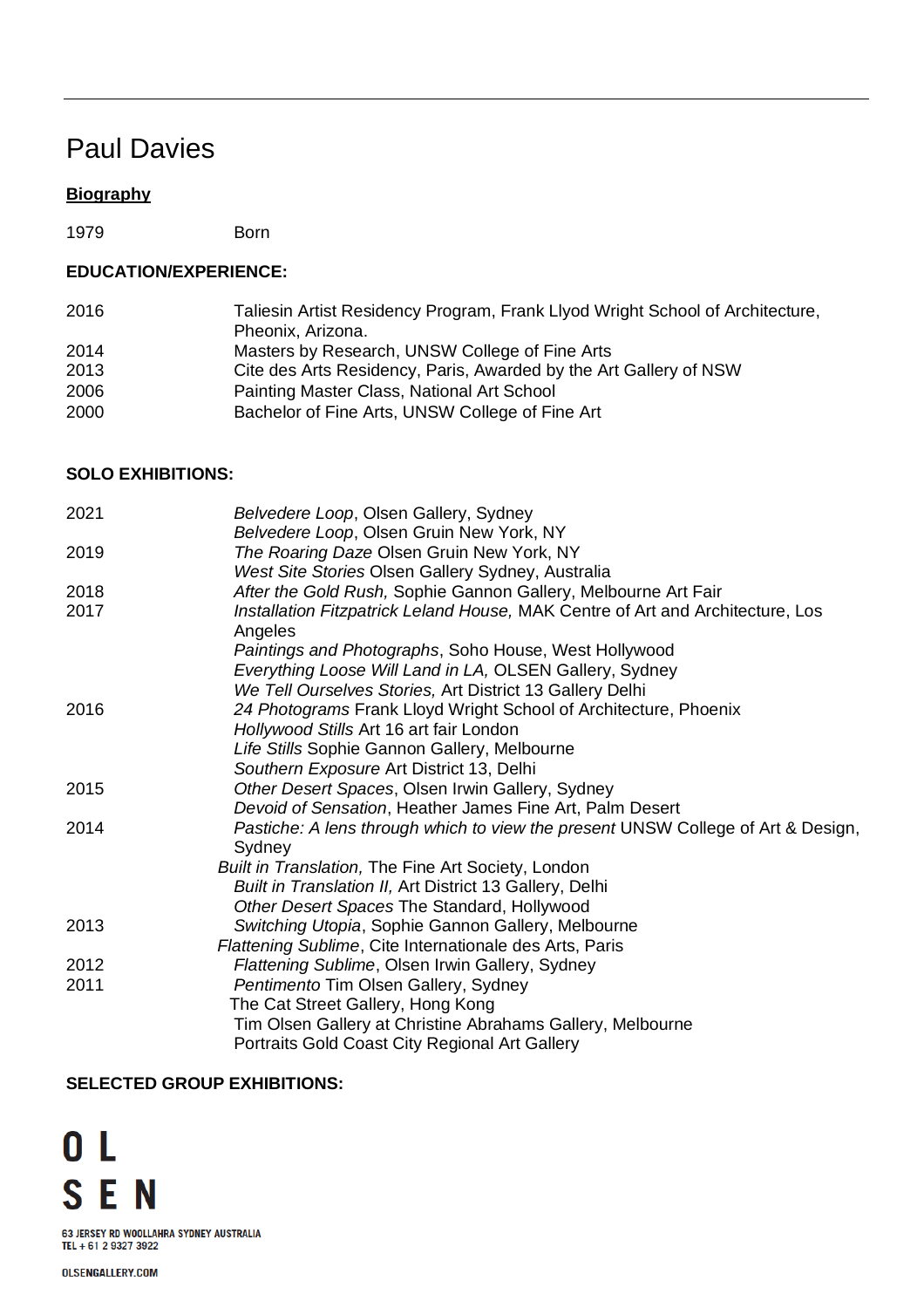| 2021<br>2020 | Sydney Contemporary, Olsen Gallery, Sydney<br>Collectivus, Olsen Gallery, Sydney                                                                           |
|--------------|------------------------------------------------------------------------------------------------------------------------------------------------------------|
|              | Group Show, Olsen Gallery, Sydney                                                                                                                          |
| 2019         | <b>Creatures Olsen Gruin New York NY</b><br>Centennial Gifts: Recent Additions to the Permanent Collection Laguna Art<br>Museum CA                         |
|              | Collective Metamorphosis Art District 13 Delhi, India                                                                                                      |
|              | India Art Fair Collective Metamorphosis Art District 13 Delhi<br>On the Edge: Landscapes from the Collection Macquarie University Art Gallery<br>Australia |
| 2018         | 80 @ 80 Palm Springs Art Museum                                                                                                                            |
|              | India Art Fair Art District 12 Gallery, curated by Veer Munshi                                                                                             |
|              | New Acquisitions, Dumbo House, New York                                                                                                                    |
| 2017         | Desert Stories, Palm Springs Art Museum                                                                                                                    |
|              | Framing Nature, McClelland Sculpture Park + Garden                                                                                                         |
|              | The Kindness of Strangers: Recent Acquisitions and Conservation Projects,                                                                                  |
|              | Scottsdale Museum of Contemporary Art                                                                                                                      |
|              | Condition Report, India Art Fair, 13 Gallery, Curated By Ranjit Hoskate                                                                                    |
|              | Sydney Contemporary, Olsen Gallery, Sophie Gannon Gallery                                                                                                  |
| 2016         | Public Trust: It's About What We Do Scottsdale Museum of Contemporary Art                                                                                  |
|              | Chippendale New World Art Prize Highly Commended judged by                                                                                                 |
|              | Wayne Tunnicliffe – Head of Australian Art at Art Gallery of New South Wales                                                                               |
|              | McClelland Collection McClelland Gallery + Sculpture Park                                                                                                  |
|              | Fair Go Sophie Gannon Gallery Melbourne                                                                                                                    |
| 2015         | Oberoi collection curated by Kapil Chopra Oberoi Hotel, Delhi                                                                                              |
|              | Summer Season Heather James Fine Art, Jackson Hole                                                                                                         |
|              | Winter Season Heather James Fine Art, Curated by Chip Tom, Palm Springs                                                                                    |
|              | <b>Works on Paper China Heights Gallery Sydney</b>                                                                                                         |
|              | Art15 Contemporary Art Fair, Fine Art Society Contemporary London                                                                                          |
|              | Palm Springs Art Fair, Heather James Fine Art<br>Sydney Contemporary Art Fair, Sophie Gannon Gallery                                                       |
| 2014         | Summer Season Heather James Fine Art, Jackson Hole                                                                                                         |
|              | Winter Season Heather James Fine Art, Palm Desert                                                                                                          |
|              | Melbourne Art Fair, Sophie Gannon Gallery                                                                                                                  |
|              | Art13 London Fine Art Society Contemporary                                                                                                                 |
|              | Signal 8: Salon Show The Cat Street Gallery                                                                                                                |
|              | Summer exhibition Sophie Gannon Gallery                                                                                                                    |
| 2013         | Natural Selection The Fine Art Society Contemporary                                                                                                        |
|              | Sovereign Art Foundation Prize Hong Kong                                                                                                                   |
|              | <b>Fleurieu Art Prize Finalist</b>                                                                                                                         |
|              | <b>Yering Station Art Prize Finalist</b>                                                                                                                   |
|              | Arnold Bloch Leibler Art Prize Finalist                                                                                                                    |
|              | Reflections - The M Collection Exhibition Dianne Tanzer Gallery                                                                                            |
|              | Signal 8: Salon Show The Cat Street Gallery                                                                                                                |
|              | <b>Albany Art Prize Finalist</b>                                                                                                                           |
|              | Signal 8: Salon Show The Cat Street Gallery                                                                                                                |
|              | Pulse Art Fair, Miami Fine Art Society Contemporary<br>Sydney Contemporary Olsen Irwin Gallery                                                             |
|              | Wild Australia Yen Reis Gallery Singapore                                                                                                                  |
| 2012         | Woollahra Small Sculpture Prize finalist, Australia                                                                                                        |
|              |                                                                                                                                                            |

 $0<sub>L</sub>$ **SEN** 

63 JERSEY RD WOOLLAHRA SYDNEY AUSTRALIA<br>TEL + 61 2 9327 3922